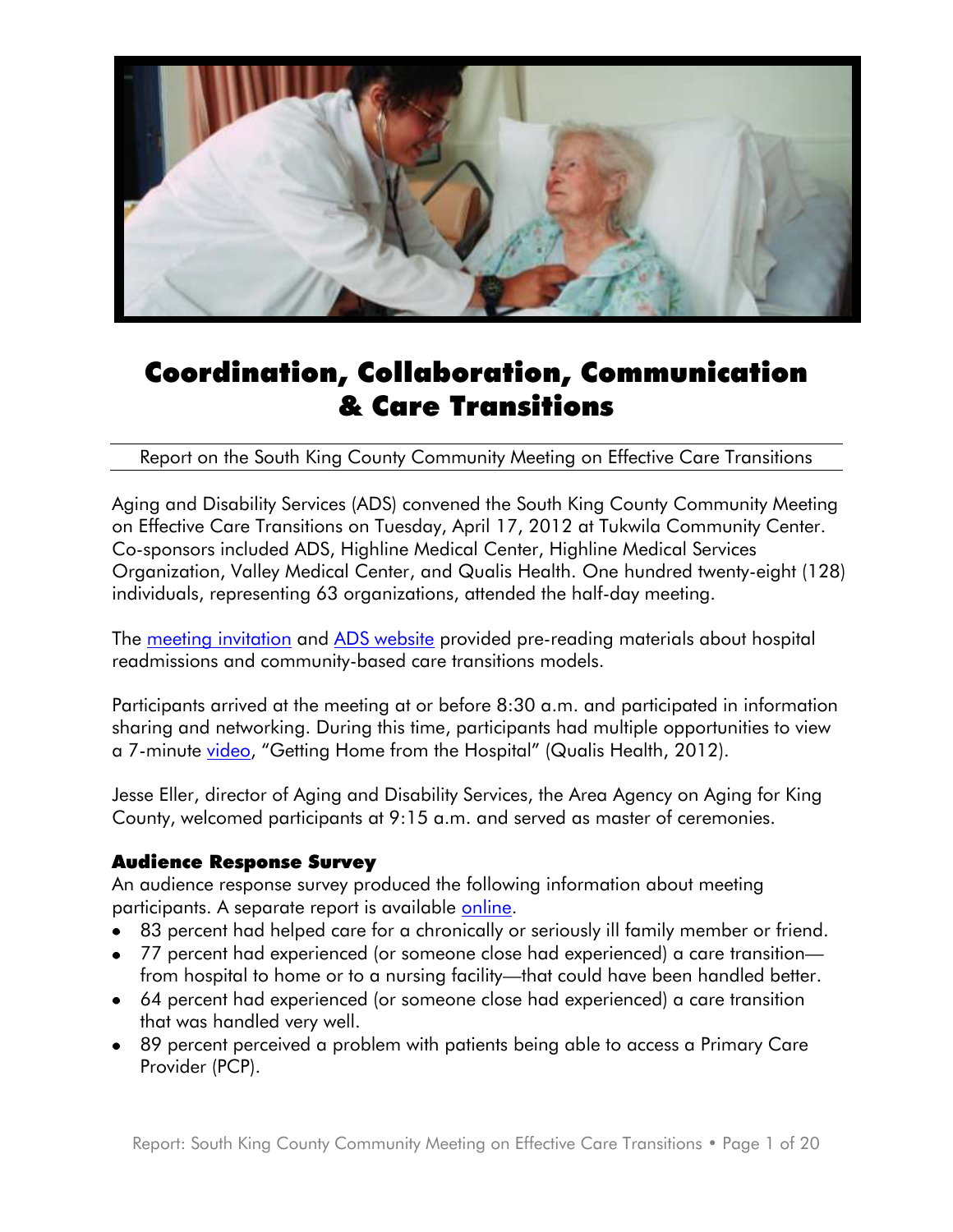- When they call a physician's office, a plurality (35 percent) usually had to wait one to two weeks for the appointment. Nineteen percent usually have to wait more than two weeks.
- 86 percent felt that transportation to healthcare appointments and other essential destinations is a problem for clients or patients.
- 92 percent felt that clients or patients experience cultural or language barriers on at least an occasional basis.
- A majority (53 percent) felt that the transition point where patients are most at risk is at home. Another 29 percent felt patients are most at risk at discharge.
- A plurality (32 percent) felt that discharge site visits (home, nursing home, etc.) would be the most effective follow-up strategy for reducing re-hospitalizations. Another 24 percent preferred better preparation for discharge, starting at admission, and equal numbers (19%) preferred to see appointments and services scheduled prior to discharge or better understanding of "red flags" (critical symptoms).
- The vast majority (99 percent) felt that community partnerships could have some or significant impact in improving care coordination.

### Keynote Presentation



When you call a physician's office for an appointment, what

is the usual wait period for the appointment?

1. Less than 3 days



Keynote speaker Selena Bolotin, LICSW (director of Washington Care Transitions & Patient Safety at Qualis Health, the Medicare quality improvement organization for Washington and Idaho) defined care transitions, discussed drivers of poor transitions, and explained the importance of developing community solutions for prevention of unnecessary hospital readmissions. Ms. Bolotin provided examples of successful community-based care transitions programs and encouraged similar collaboration in south King County. Her presentation is available [online.](http://www.agingkingcounty.org/healthcarereform/docs/bolotinkeynote.pdf)

### Collaborative Charter

Participants were encouraged to sign a South King County Care Transitions 2012 Collaborative Charter. Over the course of the morning, the charter gained [48 signatures.](http://www.agingkingcounty.org/healthcarereform/docs/SKCchartersignatures_041712.pdf)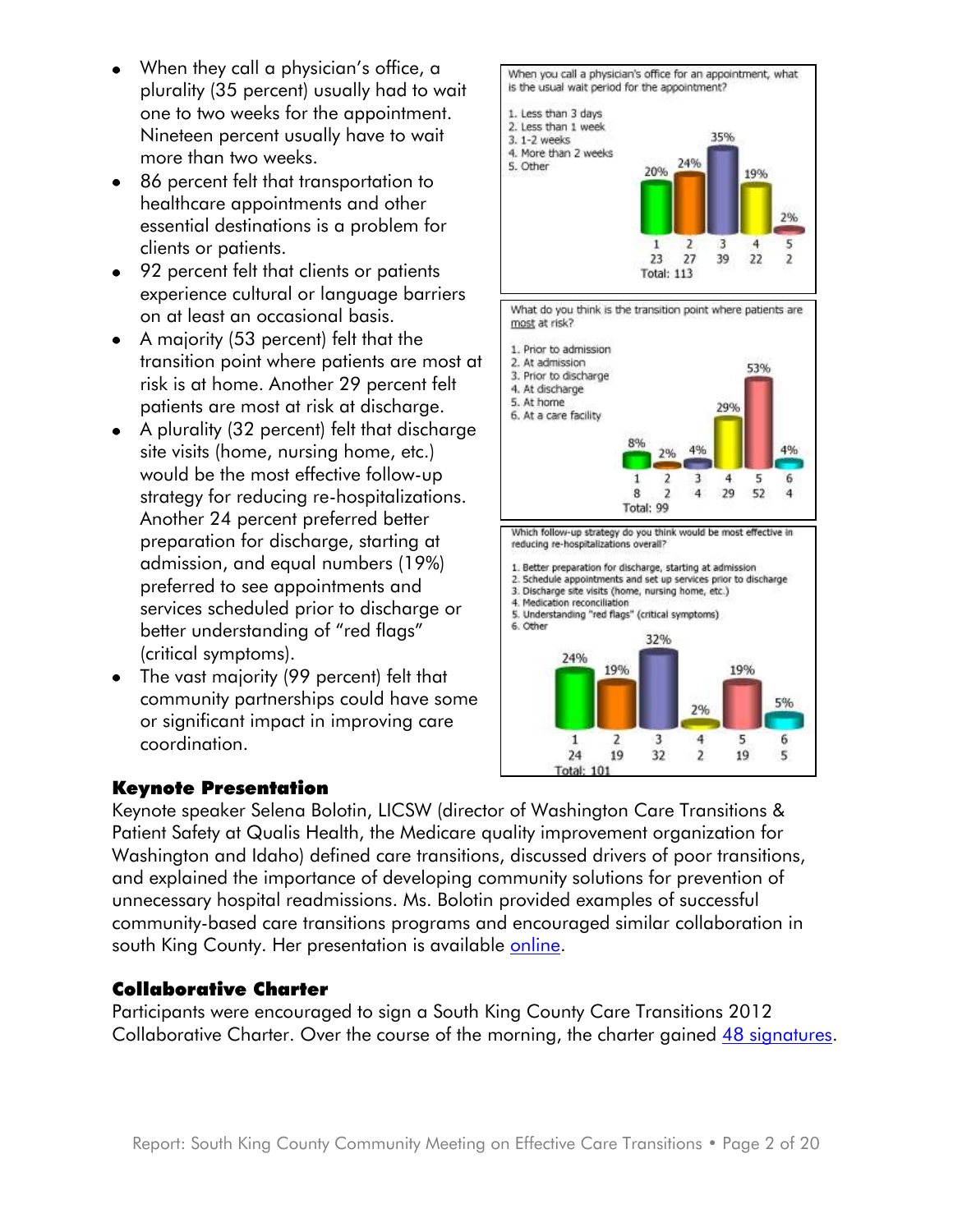### Focus Groups & Feedback Forms

Fifteen table groups, each with a facilitator and recorder, discussed the following three questions:

- 1. What do you see as the biggest problem with current care coordination in King County?
- 2. In your opinion, what are the most serious problems that chronically and seriously ill patients face when they return home from a hospital or other care facility?
- 3. What ideas or solutions do you have for improving care coordination in our community?

Rich discussion ensued. Approximately half of the groups reported out at the meeting. The most common themes were the need for better coordination, collaboration, and communication. These and other themes are summarized below.

In addition, participants were invited to complete written forms describing their organization's involvement in care coordination, any additional ways that their organization could improve care coordination, and suggestions for involvement of other organizations or stakeholders. Participants were also asked whether they would participate in care coordination discussions in the future.

All written materials—focus group notes and feedback forms—were transcribed and synthesized, and are summarized in the pages that follow. Problem statements and possible solutions are reported for each question—the same way that the information was contributed.

This report and supporting materials are posted on the Aging King County (ADS) website at [www.agingkingcounty.org/healthcarereform/.](http://www.agingkingcounty.org/healthcarereform/)

The meeting adjourned at 12 noon.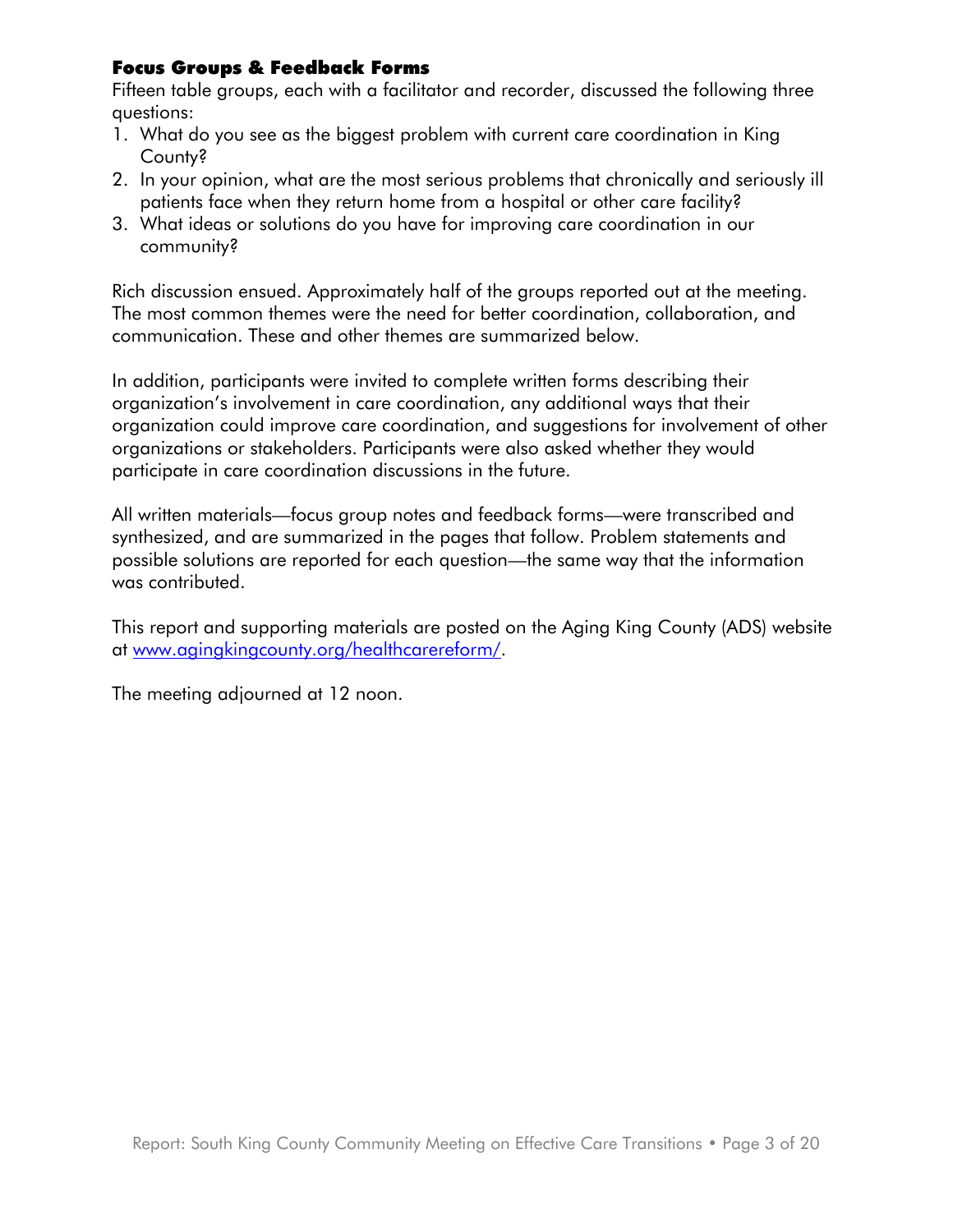# Summary of Focus Group Discussions

# What do you see as the biggest problem with current care coordination in King County?

### The Problems

The health care infrastructure has caused providers to work in silos. Until recently, there has been little understanding of this shared problem. Providers often work in isolation while patients use services across the network.

Patients do not receive holistic health care and systems lack a patient center. It is too easy to assume that another agency or provider has or will take care of secondary problems. Hospitals, other health care providers, and community-based organizations (CBOs) that address social determinants of health have begun to collaborate, but much more collaboration is needed.

Hospital personnel and others indicate they don't know enough about community-based resources for patients. Discharge planners may lack knowledge of what skilled nursing facilities do and what services are provided at assisted living facilities.

Hospital personnel may not recognize home environment issues that prevent successful convalescence at home. If a patient is unable to provide for themselves, it is important to coordinate services providers. Is there enough food in the refrigerator? Are there stairs leading into the house? Are there interior stairs? Can a family member stay with the patient? If not, who can? Does a neighbor know the patient's emergency contact numbers? A treatment plan should consider basic needs like housing and other background issues.

Home- and community-based care providers often lack the patient/health care context because discharge instructions have not been shared. HIPAA presents barriers to sharing information.

"Hand off" from acute care to community-based providers is inconsistent, and so is follow-up care. No systems are in place for care coordination. Patients often don't know who to go to for services.

Communication among hospitals, pharmacies, aging network services, and primary case manager needs improvement. Established case managers may not know that a client has been hospitalized because their clients and their paid caregivers are reluctant to disclose the hospitalization if the caregiver will receive less pay, even though the case manager can arrange for extra services and authorize extra hours for the caregiver once the client returns home.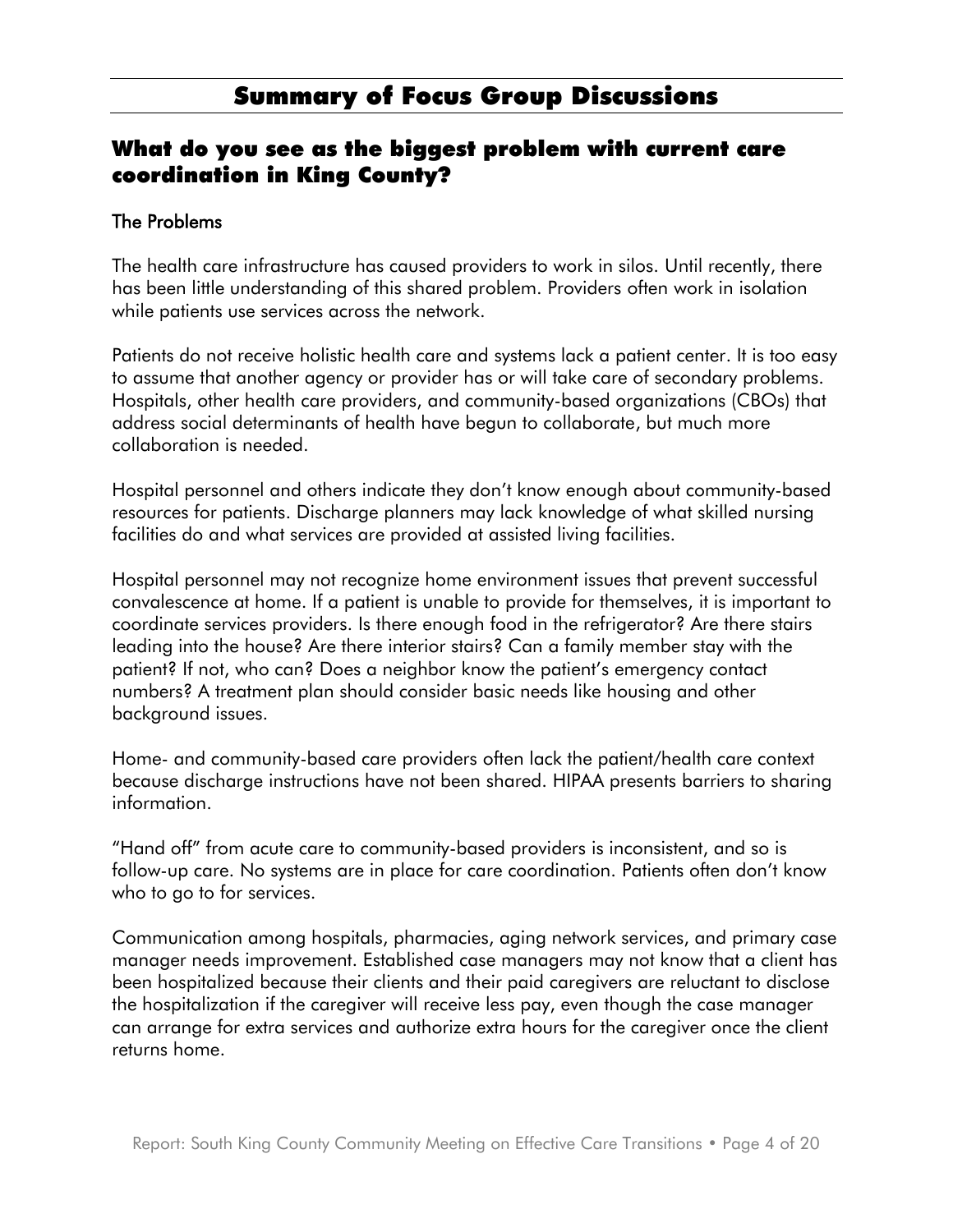Patients who receive medications from multiple sources risk overdose and drug interactions. Patients may not see their PCP regularly and they and the hospitals may not inform the PCP of the hospitalization. Patients may receive confusing or conflicting information from different providers. Frequently these situations result in crisis care.

Patients are not always the most reliable source for telling their own story. People remember and/or disclose things in different ways. Health literacy varies considerably, given each individual's ability to understand and internalize health information and cope with health, social, and financial issues. It is critically important to involve family members, neighbors, or other caregivers.

Patients, family members, and caregivers must learn what "yellow flags" (indicators) and "red flags" (critical symptoms) to watch out for. Some patients are stoic by nature while others want to be a "good patient" and not complain, when there is indication that medical care is needed. Attention to yellow and red flags can help a patient avoid rehospitalization.

Family relationships vary considerably and "sufficient family support" means different things to different people. Patients must have more than a ride home from the hospital. It is important to explore the type of supports each patient will need when they return home or enter a nursing facility.

Cultural competence is vitally important to serving our increasingly diverse population. Materials should be standardized and made available in different languages, ensuring that every patient receives consistent information, no matter which medical or care facility or provider they visit.

Many health care providers are reluctant to have end-of-life conversations; however, these conversations allow patients, caregivers, and advocates to make informed health care choices. End-of-life conversations should occur between doctor and patient (where care is most patient-centric) prior to discharge to a skilled nursing facility. Patients should have realistic expectations and choices in directing their own care. In communicating to or about a patient, the patient must be "kept in the room" (figuratively, if not literally).

Unreliable transportation is frequently to blame for missed appointments. Transportation options are plentiful for some people and less so for others, depending on where they live.

Patients and family members who do not understand health care financial issues (e.g., what Medicaid/Medicare pays for) may need additional counseling.

Many patients have mental illness, which may need to be assessed in the hospital.

### Possible Solutions

1. Perform internal analyses of organizational strengths and weaknesses, from patients' perspectives, and address weaknesses.

Report: South King County Community Meeting on Effective Care Transitions • Page 5 of 20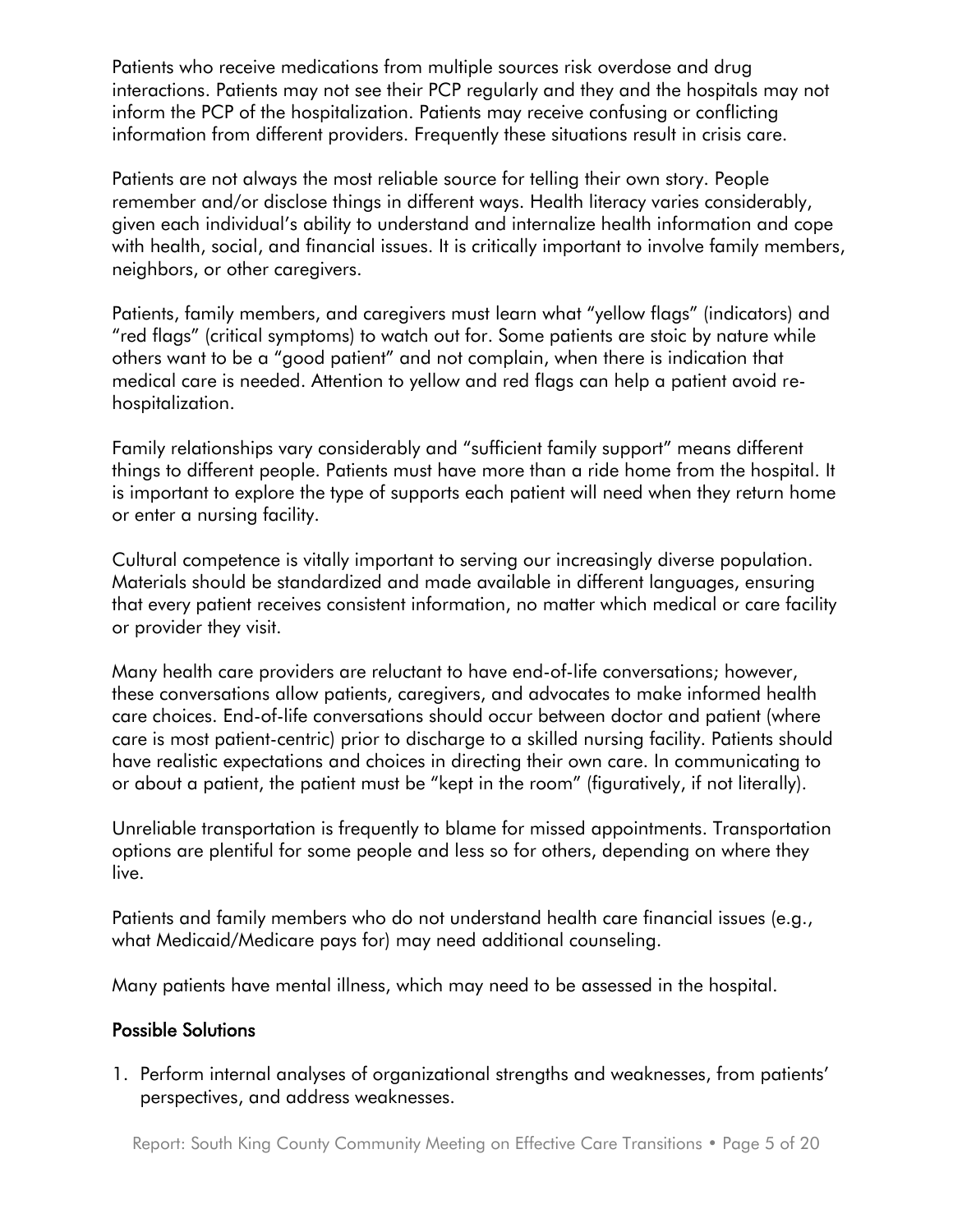- 2. Develop consistent basic training—across facilities, care providers, and CBOs.
	- a. Community-based resources
	- b. Motivational Interviewing—ask patients more questions, empower them to speak up
	- c. "Teach back"
	- d. Cultural competencies
		- i. Translation protocols
		- ii. Family and social considerations
- 3. Address technology and policy solutions for collection and dissemination of information:
	- a. Electronic Health/Medical Records (EHRs/EMRs)
	- b. Ensure HIPAA compliance
		- i. Educate providers on how to share information appropriately.
- 4. Collaborate on development of community health education plan(s), especially selfmanagement of chronic conditions.
- 5. Design a meaningful, easy-to-understand "service map" for patients to take home, which will help them navigate the health care system:
	- a. List care providers, case managers, etc., with contact information
	- b. List medications/dosage
	- c. List follow-up services, with contact information
	- d. Clarify who to call when a yellow or red flag is present.
	- e. Providers "log on" when services are rendered (who, what, when, and with what instructions)
- 6. Develop system for sharing information among medical provider(s) and CBOs, including assisted living facilities.
- 7. Develop or expand volunteer programs for chronic disease care.
- 8. Explore ways to provide 24/7 access to medical advice.
- 9. Develop a patient-centered discharge process:
	- a. Identify high-risk patients prior to discharge.
	- b. Initiate communication with PCPs, CBOs (e.g., case managers, home care agencies, housing managers), and family members/caregivers immediately so that they can be involved in discharge planning, identify and resolve safety risks, etc.
	- c. Schedule pre-discharge mental health, palliative care, hospice, and end-of-life care discussions as necessary.
	- d. Ensure that nursing facility and other referrals have current capacity.
	- e. Schedule post-discharge appointments prior to discharge.
	- f. Explore transportation options—both home from the hospital and to follow-up appointments.
	- g. Educate patients, family members, and other caregivers about "red flags" (critical symptoms) that may occur.
	- h. Agree on expectations at "hand off" from one provider to the next.
	- i. Coordinate follow-up

### Other Issues

We need to better define successful "aging in place." We need language that everybody understands.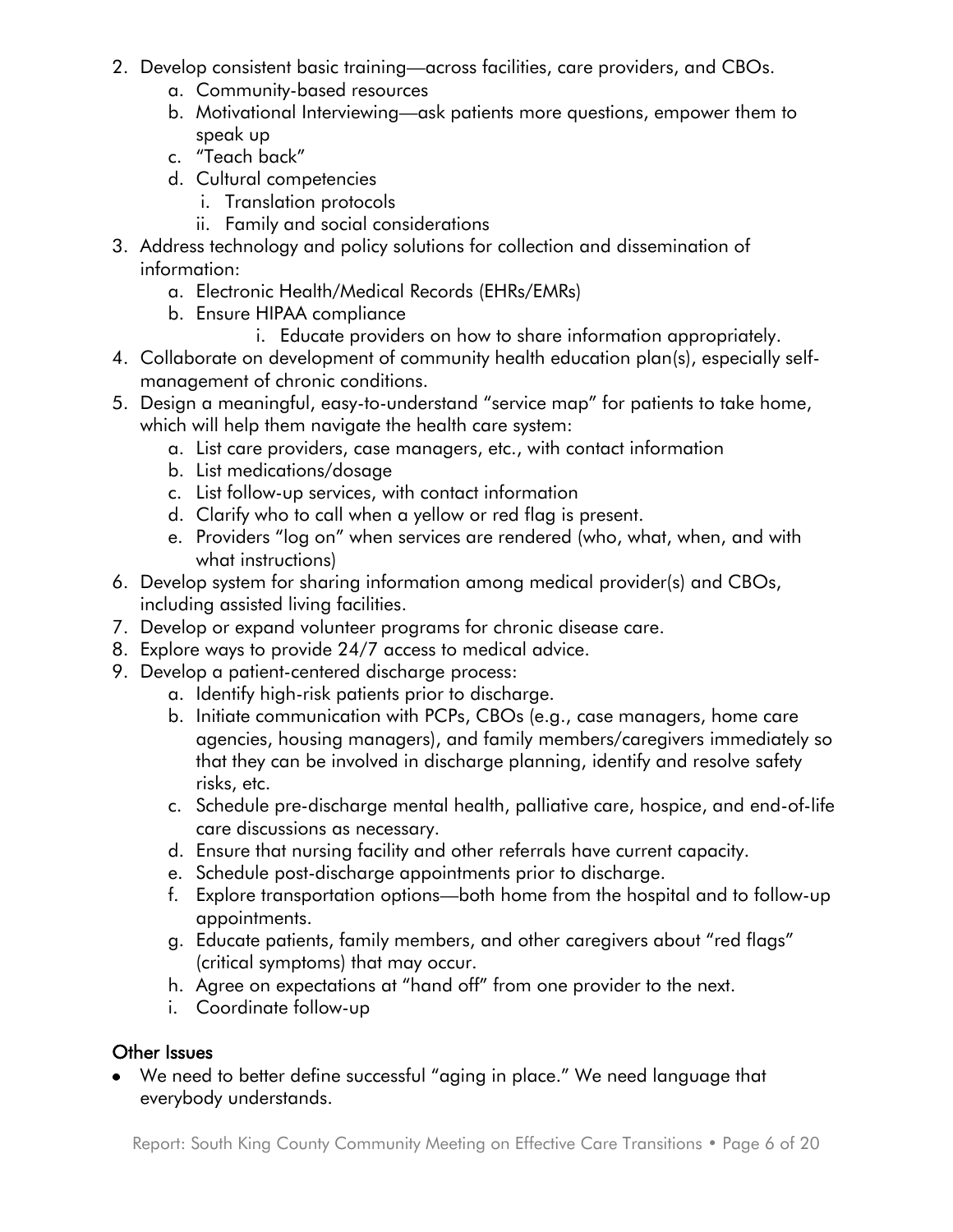- Currently, we do not have access to care for all (e.g., homeless, underfunded)
- We have numerous funding constraints. The medical system set up to make money. Many people have difficulty finding doctors who accept Medicaid. Medicaid may work better than private pay because case managers provide continuity. There is no universal return on investment but we need to show savings. Funding issues affect care, especially for mental health resources. Our focus is on the center of bell curve; the fringe costs more. We lack money to hire more case managers and social workers to accommodate increasing caseloads and staff workload. Resources are misaligned—we need more resources for transportation, translation, and other supports.

# In your opinion, what are the most serious problems that chronically and seriously ill patients face when they return home from a hospital or other care facility?

#### The Problems

Patients may not understand their discharge plan or the yellow or red flags that indicate when medical attention is necessary. Sometimes discharge plans are not specific enough. Knowing when to contact a health care professional, and who to call, is important. Patients experience challenges contacting an emergency room physician if they have a simple follow-up question. Home care workers may not be trained to recognize or manage certain conditions. Without basic guidance—in writing—about what to do when they get home, patients frequently call 911 and then end up back at the hospital. Other times, patients may not call for help, even when a red flag is present, because they don't want to return to the hospital.

Patients lack knowledge of community-based resources and lack family or social supports. 911 sometimes transports people without medical needs because that person has no other personal support.

Many patients lack a supportive home environment. Even if they have an informal caregiver (family, friend or neighbor) who helped them before they were hospitalized, they need more help when they return home—help the patient and caregiver may not anticipate or understand.

Patients may misrepresent the support they do have at home, resulting in authorization of fewer home health visits. Family members may not be able to provide enough care. Family dynamics vary widely.

A patient's limited financial resources and limited knowledge of family, friend, church, and community resources are significant. In addition, older individuals who have been hospitalized and/or are living with chronic conditions are more vulnerable to financial exploitation and other forms of abuse. Patients need an advocate at home.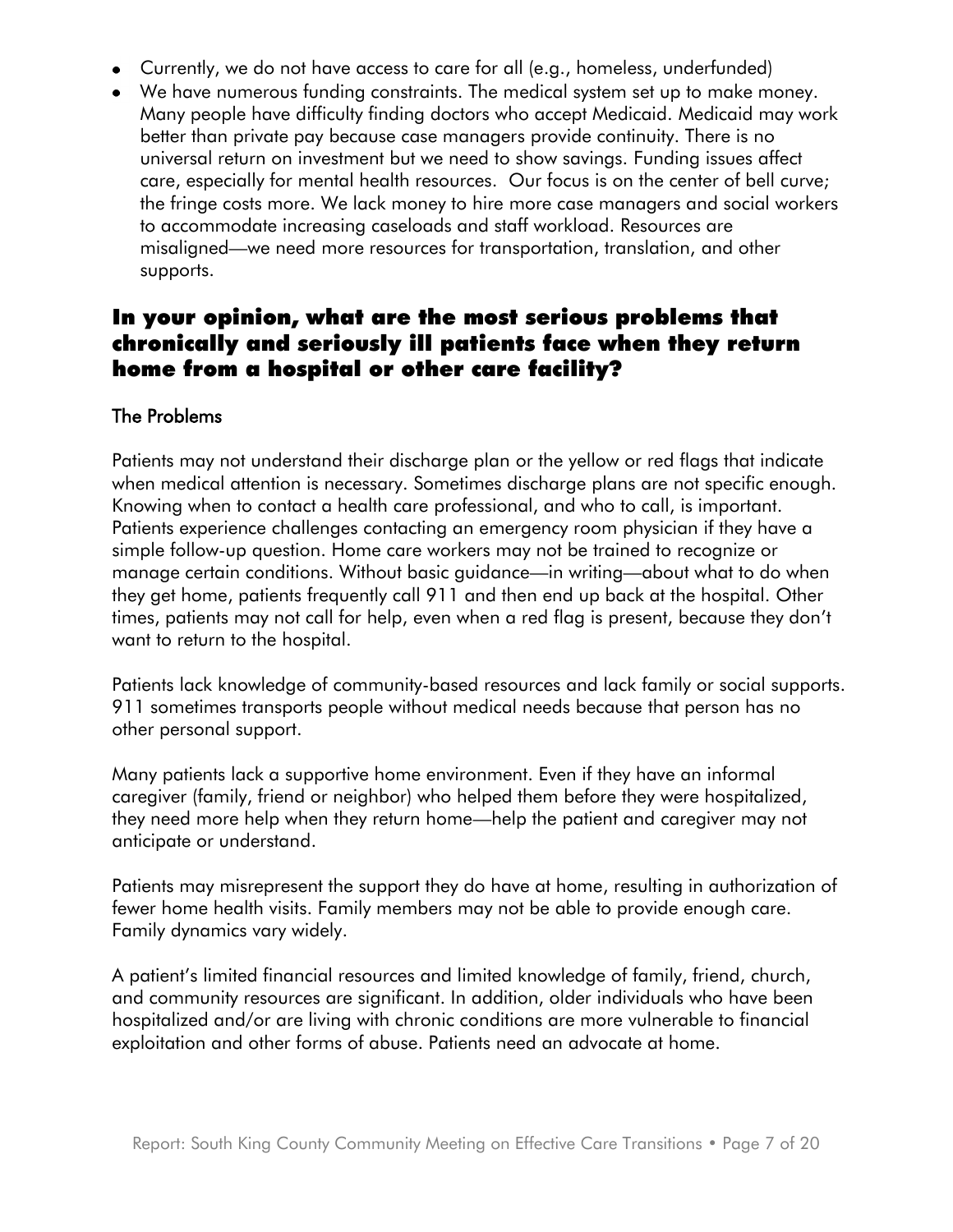Some patients lack sufficient food and/or transportation options when they return home from the hospital. Some patients who utilize paratransit services face challenges when a long commute requires them to be out of bed and/or away from a toilet for too long. If a patient travels on paratransit without a caregiver, the patient may need to be accompanied to/from vehicle, into medical appointment, from appointment, back to vehicle, and vehicle back to home or living facility.

Sometimes patients return home to insufficient food or food that is no longer fit to eat, and they do not have the ability to shop for groceries or necessary support from caregivers. Medical appointments and transportation schedules may cause a patient to miss a meal at a skilled nursing or other facility.

Referrals to PCPs to create a follow-up plan can lead to a delay in follow-up care. Patients may not have a regular PCP, or may not have visited the PCP regularly, and may have difficulty scheduling a timely appointment. Often, PCPs don't know that a patient has been admitted. When they see the patient, they may be uncomfortable providing follow-up care because they haven't seen the patient many months or years. The PCP may receive insufficient information from the hospital. HIPAA regulations present challenges for technology-based solutions.

The ability of chronically ill patients to care for themselves must be assessed accurately. Conversations about self-care competency, palliative care, hospice, and end-of-life issues should be discussed in the hospital, as necessary.

Discharged patients frequently take medications home from the hospital. Patients may become mixed up with medications already present in the home. It is difficult for a layperson (patient or caregiver) to recognize potential adverse effects. Explanation of medications should take place before the patient leaves the hospital. Some patients do not have someone at home to supervise taking of medications. Medication reconciliation at home should be incorporated into every care transition plan.

Language barriers, lack of translated discharge instructions, few multilingual health care providers, low reading comprehension, and limited understanding of their own health are significant issues. The public receives intermittent health education information. Sometimes bilingual family members choose not to translate correctly or they paraphrase some words (e.g., cancer) so that patients do not receive accurate information, indicating the need for more medical interpreters.

Many patients are overwhelmed with information at discharge. Doctors don't always sign prescriptions personally. Discharge planners and other hospital personnel may be rushed. Staff doesn't have time to properly explain medications, procedures, etc. Patients often need help remembering and someone to facilitate their recovery at home.

### Possible Solutions

- 1. Analyze the root cause of patients utilizing 911 for readmissions.
- 2. Increase use of technology.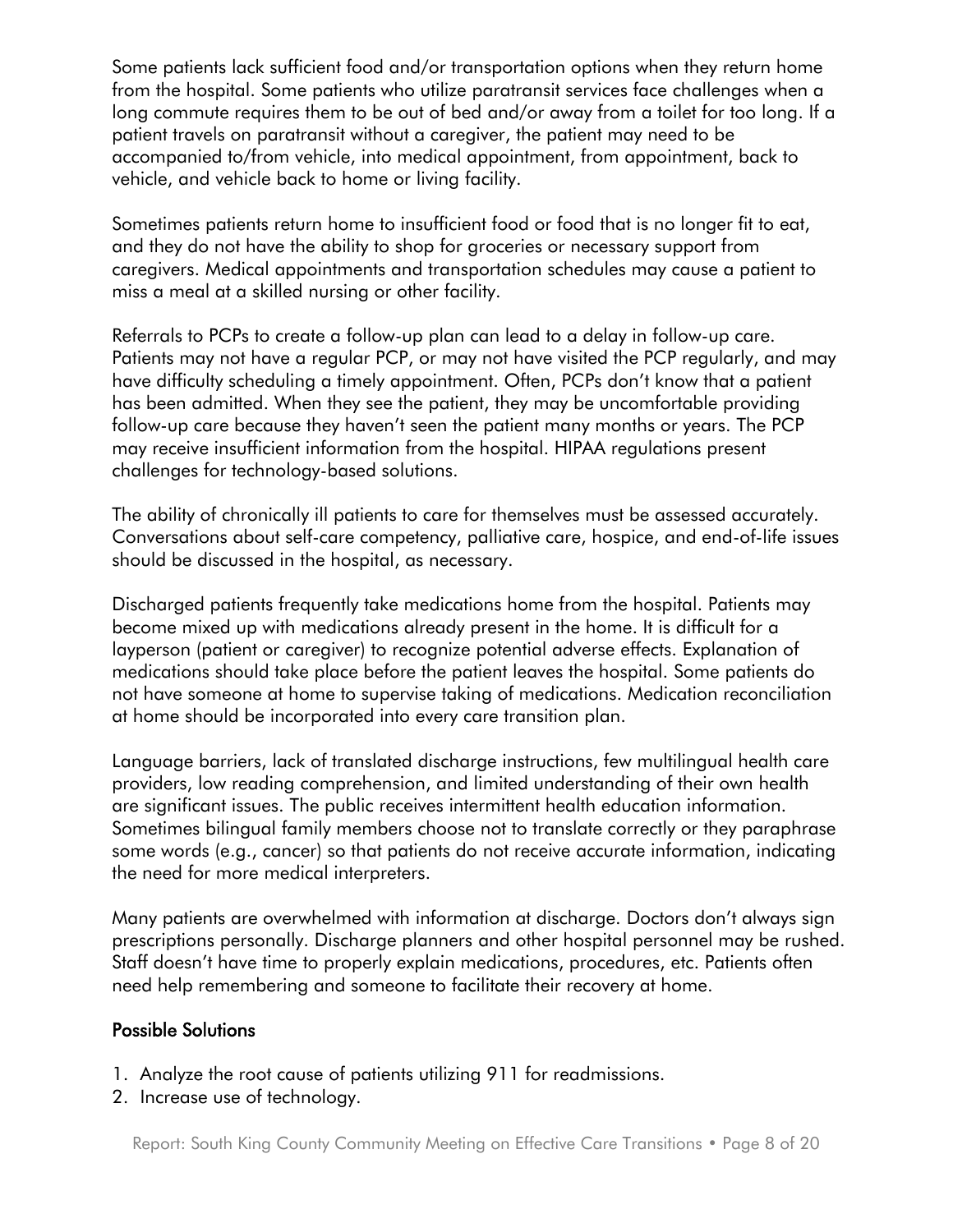- a. Identify SHA, KCHA, SHAG, and other senior residence addresses and create a "pop up" from health records.
- b. When case management services are already established, have the case manager's contact information "pop up" on patient records.
- c. Consider teleconferencing opportunities with health care professionals.
- 3. Develop and disseminate consistent public health messages.
- 4. Institute discharge huddles at admission.
- 5. Create a cheat sheet of the top issues faced by patients post-discharge and then provide them with steps for what to do if they have certain signs/symptoms/flags (e.g., secondary infection, UTI, pneumonia, diabetes management, bowel obstruction, hydration).
	- a. Use predictive data to tailor this information.
	- b. Share the information with the patient, family members, other caregivers, housing providers, and service coordinators, as appropriate, before the patient leaves the hospital.
- 6. Assign one coach, advocate, or community point person who can follow the patient while in hospital through discharge and follow up at home for up to six month.
	- a. Assess self-care competency:
		- i. Inquire about self-sufficiency (e.g., food, housing, home environment, transportation, etc.)
		- ii. Perform a home safety check (e.g., reduce tripping hazards, address housekeeping issues).
		- iii. Review consent forms and discharge instructions with all members of the family/caregiver team.
	- b. Ensure that follow-up visits are made in a timely manner.
	- c. Monitor medications, diet, and at-home care.
	- d. Check in daily, by phone or in person.
- 7. In addition to written instructions, utilize "teach back" to ensure that patients understand their discharge instructions.

# What ideas or solutions do you have for improving care coordination in our community?

### Increase Access

- 1. Promote early access to a PCP.
- 2. Explore "hospital at home" concept as an alternative to in-patient acute care.
- 3. Explore ways to increase PCP home visits.
- 4. Set goal of same-day PCP follow-up.
- 5. Improve transportation options for health care appointments.
- 6. Promote wraparound services involving community providers that already have a relationship with the patient (e.g., neighbors, senior center, 7-11, etc.).

### Increase Collaboration

- 1. Build relationships and trust among agencies.
	- a. Develop and maximize partnerships.
		- i. Set clear roles and expectations.
		- ii. Know who to call.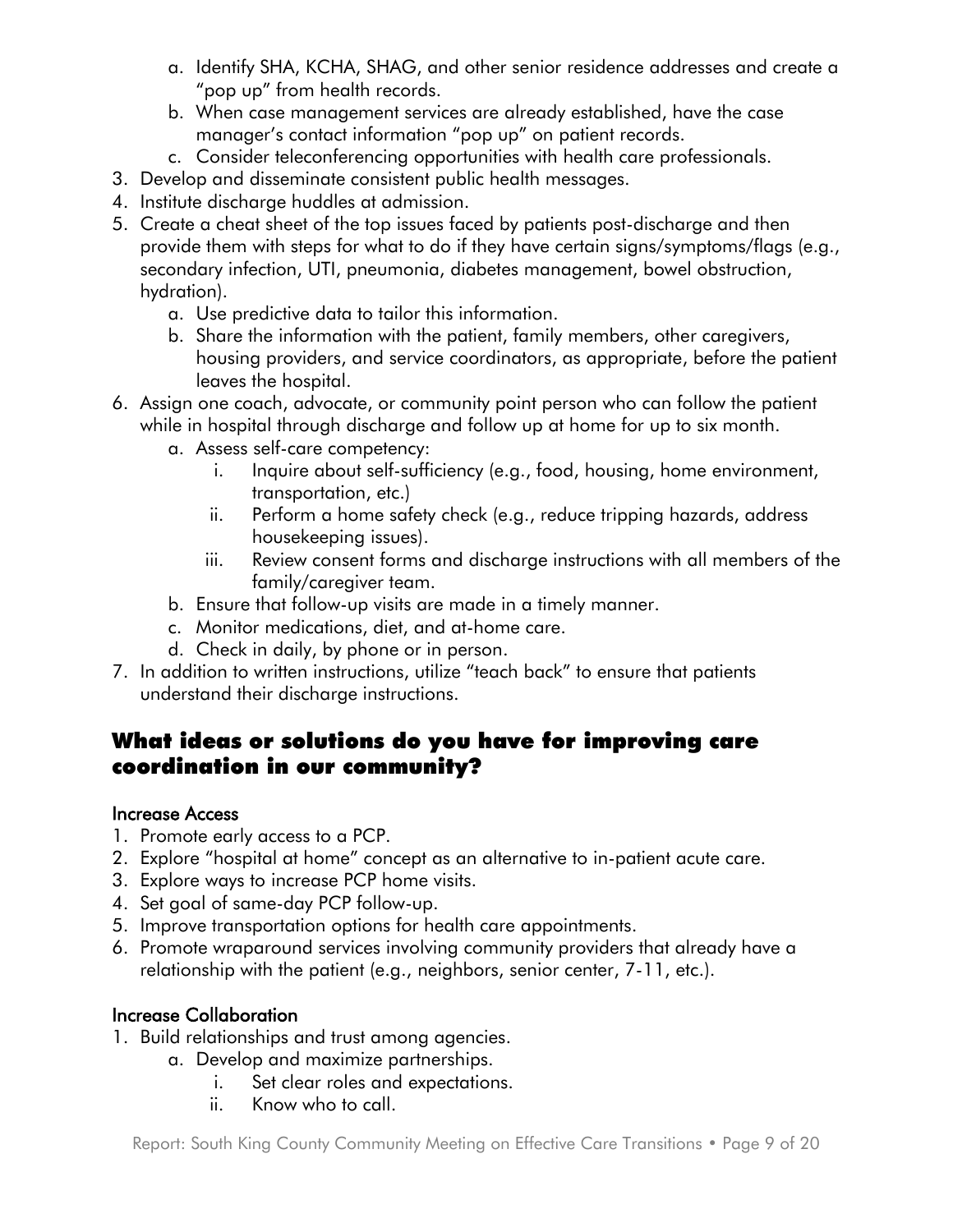- iii. Share contact info updates in a timely manner.
- iv. Identify "hot spots" and convene local providers to discuss coordination.
- b. Recognize distrust of the medical community (e.g., among some communities of color).
- c. Recognize distrust of younger doctors.
- 2. Develop strategies for "warm handoff."
- 3. Develop coaching role and responsibilities:
	- a. Coordinate care and follow-up for the patient for six months.
	- b. Take responsibility for "the big picture."
	- c. Help people become "health care ready"—coaching for success

### Improve Communication

- 1. Improve communication, coordination, and follow-up among physicians, other health care providers, CBOs, patients, family members, and caregivers.
	- a. Explore SBAR (Situation-Background-Assessment-Recommendation) to standardize communication about a patient's condition among members of a patient's health care team and with family and caregivers.
	- b. Explore Interact (Interventions to Reduce Acute Care Transfers) tools for early identification, assessment, documentation, and communication about changes in the status of residents in skilled nursing facilities.
	- c. Explore EDIE (Emergency Department Information Exchange), a Web application that identifies patients who present at multiple ERs and facilitates multidisciplinary care across participating facilities, and intervene to provide a lower level of care at lower cost.
	- d. Develop a centralized information source (and also in-person forums) for sharing what each provider offers.
	- e. Share best practices without using jargon (e.g., the ADS evidence-based care [transitions model matrix\)](http://www.agingkingcounty.org/healthcarereform/docs/CareTransitionsModels.pdf).
- 2. Develop a central data bank (integrated electronic health records).
	- a. Develop HIPAA-compliant data sharing agreements.
	- b. Track, trend, and evaluate outcomes.
- 3. Emphasize clinics as appropriate place for PCP services, not ERs.
- 4. Create an action plan template (1–2 pages), easy to understand (e.g., green, yellow, and red codes, with what to do/who to call at each level).
	- a. Cover the continuum of care.
	- b. Require patient accountability (e.g., assign a case manager to follow-up with the patient and instruct the patient to contact the case manager if code red).
	- c. Incorporate factors such as groceries and transportation options, as illness may change requirements in these areas.
	- d. Set an aggressive timeline for creating the template, pilot it for 6–12 months, and then revise before rolling out to a larger audience.
	- e. Possible project for UW Public Health.
- 5. Develop a social norm marketing campaign (e.g., "just say no to drugs") to address patient readmission.
	- a. "Take your pills when you leave the hospital."
	- b. "Plan now for your future care needs."
	- c. Keep it simple, and not Web-based.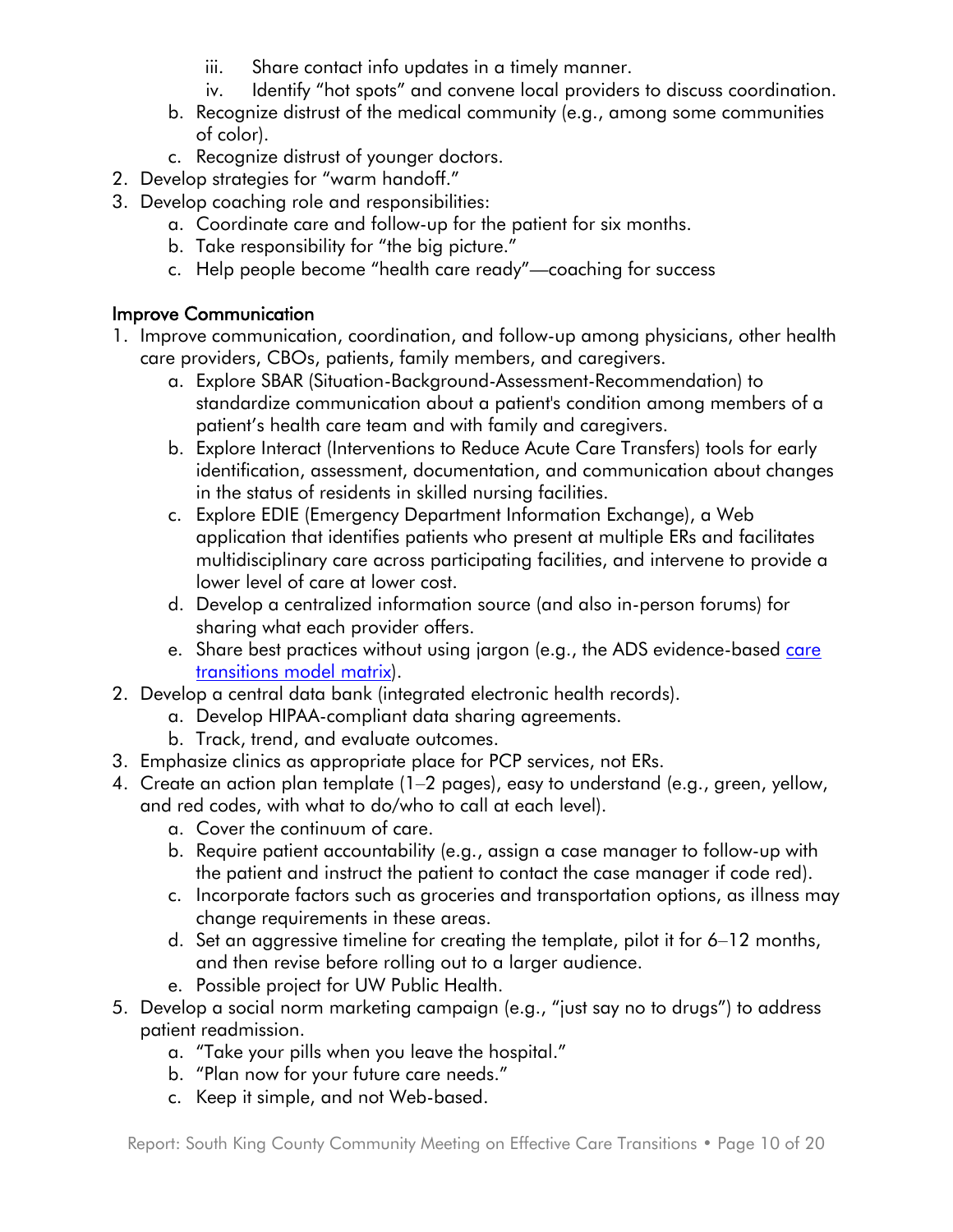- 6. Expand programs like FDCARES to all fire service districts in King County.
	- a. Place follow up calls to people who have called 911 and assist in coordination of care.
	- b. Train callers to use a non-emergency number instead of 911 (reducing calls to 911 ambulance transports).
- 7. Engage patients in their own care:
	- a. Develop patient, family, and caregiver/advocate education materials.
	- b. Systemically teach and reinforce.
	- c. Target businesses frequented by high utilizers (e.g., beauty salons?), churches, etc.
	- d. Help patients and family members understand the benefits of hospice services.
- 8. Increase promotion of reliable Web resources.
- 9. Consider what form of communication is most effective for each patient (e.g., phone calls are not always the most effective).
- 10.Develop patient care and identification materials:
	- a. "Hospitalization planning" guide for patients prior to hospitalization.
	- b. Booklet and/or fridge map that identifies personal supports, contacts, etc. that can also be taken to PCP appointments.
	- c. Questionnaires for patient and/or caregiver to answer when at hospital.
	- d. Log sheet to determine who has contact with an individual.
- 11.Improve consent forms.
- 12.Continue to convene community meetings to discuss care transitions issues and share information (1–2 times annually).
- 13.Develop a "package of services" to meet patient needs.

### Consider Social Determinants of Health

- 1. Develop resources for homeless individuals who present at the ER for care and food.
- 2. King County Care Partners model targets homeless and mentally ill, partners nurse and mental health professionals
- 3. Mental health care requirements (patients seen by a licensed mental health professional) increases cost of care.

# Policy & Funding

- 1. Care is a multidimensional topic, driven by many things, especially ability to pay.
- 2. Recognize what is feasible given current funding and/or advocate for increased funding:
	- a. "Better care" may require more time and more funding.
	- b. Find money to do a pilot involving all the partners.
	- c. Bridge funding between medical and community services.
	- d. Many doctors will not take Medicaid.
- 3. Make consequences for predatory sales of plans.
- 4. Potentially need a single payer environment.
- 5. Bridge policy and practice more effectively.
- 6. Compare other countries' systems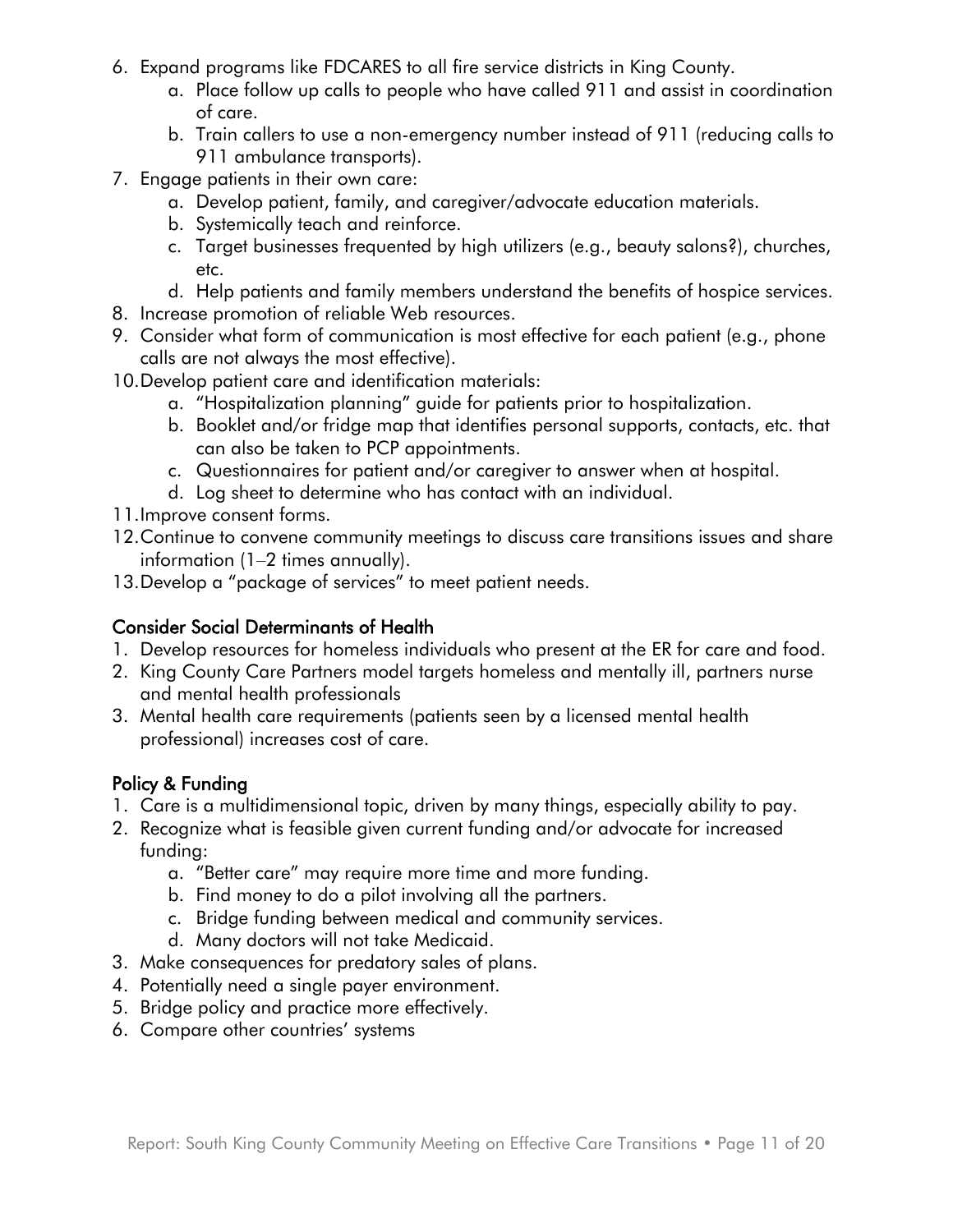### Research Issues

- 1. Determine why the PACE (Program of All-Inclusive Care for the Elderly) model hasn't taken hold.
- 2. Pilot test different supports to determine the best outcomes.
- 3. Research and implement technologies that can make a home and home care safer.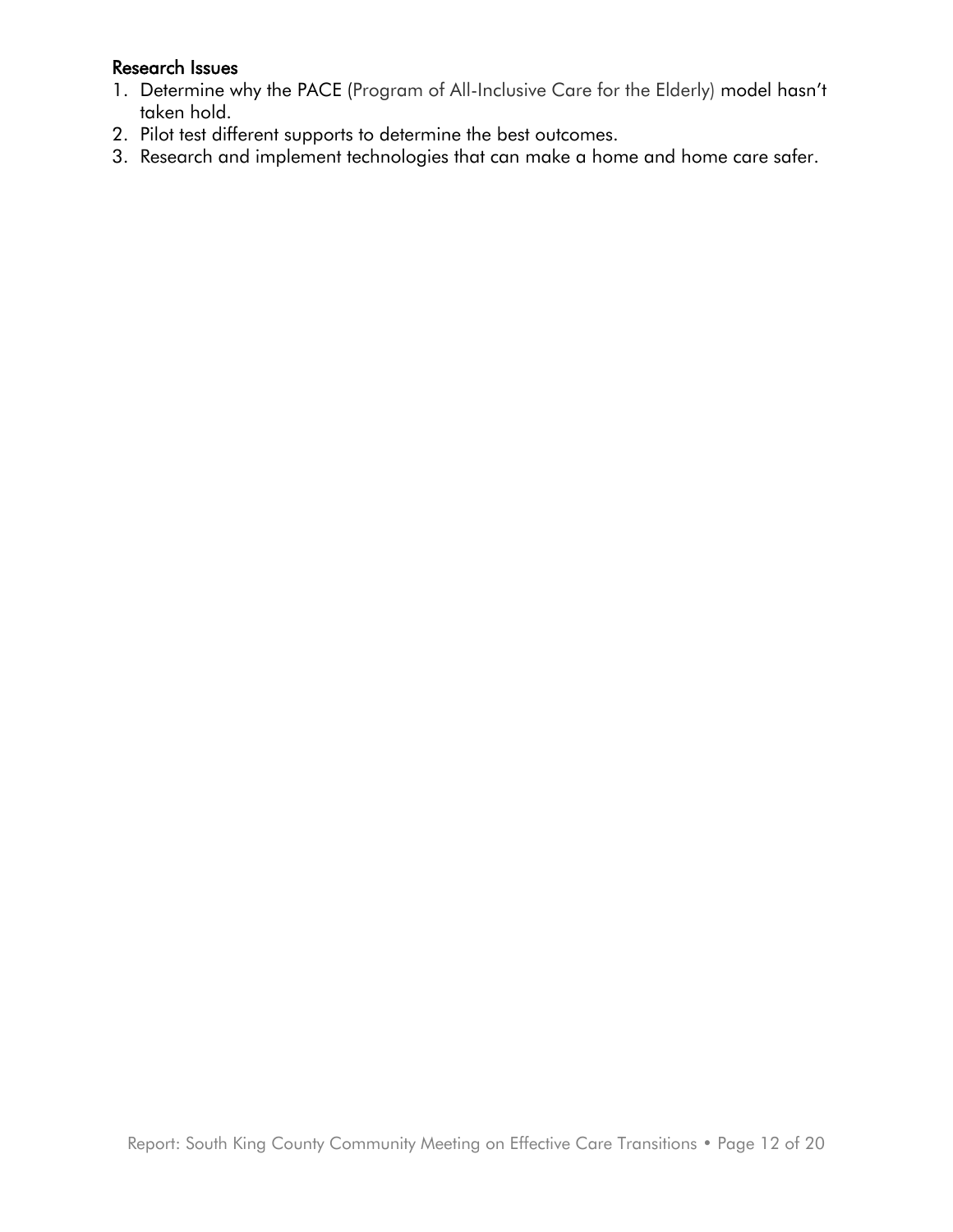## What does your organization already do to improve care coordination?

The following responses reflect only the written input of individuals attending the care transitions community meeting:

- Aging and Disability Services (ADS) and south King County hospitals have partnered to develop a community-based care transitions program. ADS provides in-home case management and chronic care management services. ADS case managers contact hospitals and skilled nursing facilities when they are aware that clients are there, prior to discharge, and visit status post-discharge to ensure that the they are doing what they should be doing (e.g., going to their medical appointments). RN case managers may accompany clients to doctor's appointments. Case managers oversee in-home caregiver programs, proactively coordinate care among various providers, and communicate with clients, family members, and caregivers. ADS partners with Public Health, including jail health, as well as other health care professionals working with high utilizers of health care and human services in King County.
- Aging Services of Washington helps members become aware of partnerships forming in their area.
- Asian Counseling and Referral Service (ACRS) case managers have taken the initiative to coordinate services for vulnerable elders and adults with disabilities when they are admitted to and when they are discharged from hospitals, long-term care facilities, and rehab centers. ACRS also coordinates with mental health, drug and substance abuse, and senior lunch program service providers to meet clients' service needs. ACRS participates in larger networks (e.g., Health Aging Partnership, Health Promotion Research Center).
- Avalon Care Center-Federal Way utilizes Interact; SBAR; flu calls; 7-day/8-hour day MDs in-house; follow-up calls at 24 hours, 72 hours, and 7 days; BOOST program; involvement with St. Francis Hospital; created care coordination position with established goals upon admission; schedules follow-up PCP appointments; arranges transportation; tracking of flu home health visits and outcomes. Tracking and trending outcomes with rehospitalizations. Increased palliative care conversation with resident and family to decrease back-and-forth to hospital.
- Burien Nursing and Rehab Center tries to receive as much information as possible from discharge planners before they admit a resident, ensuring that the patient is ready; delivers discharge summaries/instructions to doctors; makes appointments with doctors and specialists; participates in care planning, care conferences and discharge planning; aligns with Swedish Hospital Residential Care Team when they admit to our facilities and Sound physicians who cover a little under 40% of our patients; offers daily rounds by medical director to see his patients, often in first few days after admit; SBAR; and places calls to patients within 24 hours to check status. Physician coverage is a big key to treating in place.
- Catholic Community Services-King County (CCSKC) works closely with discharge planners, care managers, and social workers to assist people when they return home to remain at home. Volunteers alert their supervisors when an older adult or person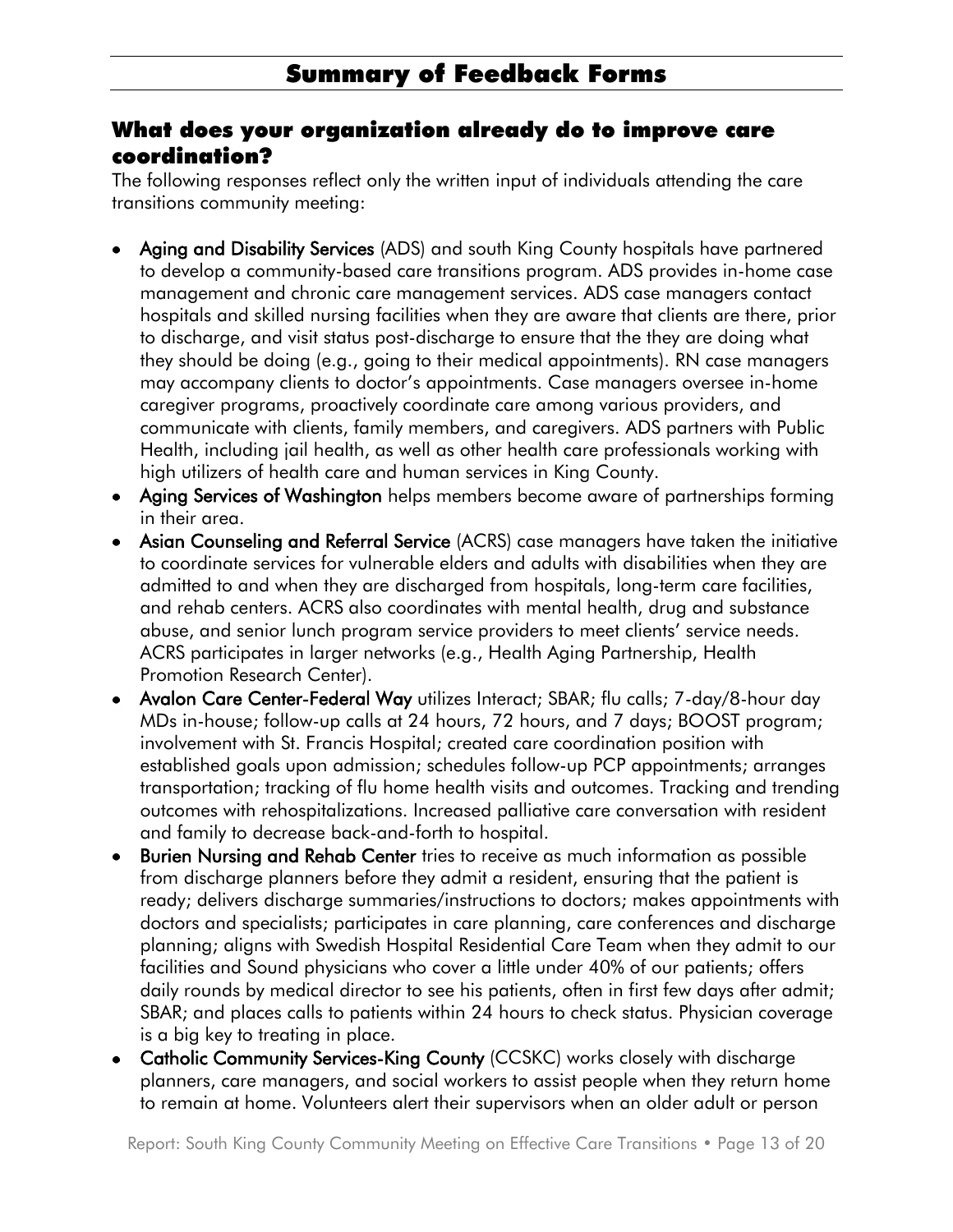with a disability experiences a condition change, so that we can connect back with police, fire, APS, care manager, family, etc. CCSKC tries to partner with other agencies/organizations to make referrals, provide support for clients and their families. CCSKC works to get patient release of information to exchange information pertaining to care and needs.

- City of Des Moines provides information and referrals to agencies and services that provide care for older residents.
- City of Kent is learning and educating about resource, including transportation.
- City of Renton Human Services is trying to identify and then connect clients with other service providers.
- City of Tukwila convenes providers to share information, communicates across internal departments, helps individuals navigate the system, and shares information with residents.
- Comfort Keepers provides community education in senior centers (e.g., how to be a good advocate for yourself or a loved one).
- Crisis Clinic connects families and patients to resources they do not know about, conducts outreach to medical providers to raise awareness of resources, and provides temporary support while other long-term solutions are found, facilitating and providing referrals to agencies and resources for those long-term supports.
- Evergreen Home Care Services provides a good hospital assessment prior to discharge and good referrals to community resources such as home health.
- Franciscan Health System Care Management evaluates readmissions to the hospital ("where did we fail?" and "where can we improve?"), participates in a communitybased care transitions program in Pierce County, networks with the community, and participates in community meetings.
- Full Life Care provides adult day health services and case management. Clients receive nursing care, coordination of care with their doctor, medication management, occupational therapy for management of activities of daily living, and more. Case managers communicate with and educate family members on care.
- Hallmark Manor social workers provide information, support and follow-up to residents and families during and after discharge from skilled nursing facility.
- Highline Medical Center utilizes "teach back" and offers home health, hospice, PCP, and navigator model oncology. Communication and management of each resident's care with the different PCPs and home health care agencies and services sets the resident up for success.
- Highline Medical Services Organization hired a MSW to proactively visit with members (a free service to members)
- King County Housing Authority serves 40,000 high-risk, low-income, disabled and/or immigrant/refugee residents throughout King County, provides service coordination, and conducts community/resident outreach with in-house service coordinators (limited by 1 FTE:200 unit ratio). Staff monitor and follow up on resident health concerns, and provide service coordination, information and referrals, welfare checks, family education, advocacy, and transportation coordination.
- Life Care Center of Federal Way utilizes in-house physicians and provides community education.
- Maple Valley Community Center makes referrals to agencies with support services or higher levels of care to support aging in place.

Report: South King County Community Meeting on Effective Care Transitions • Page 14 of 20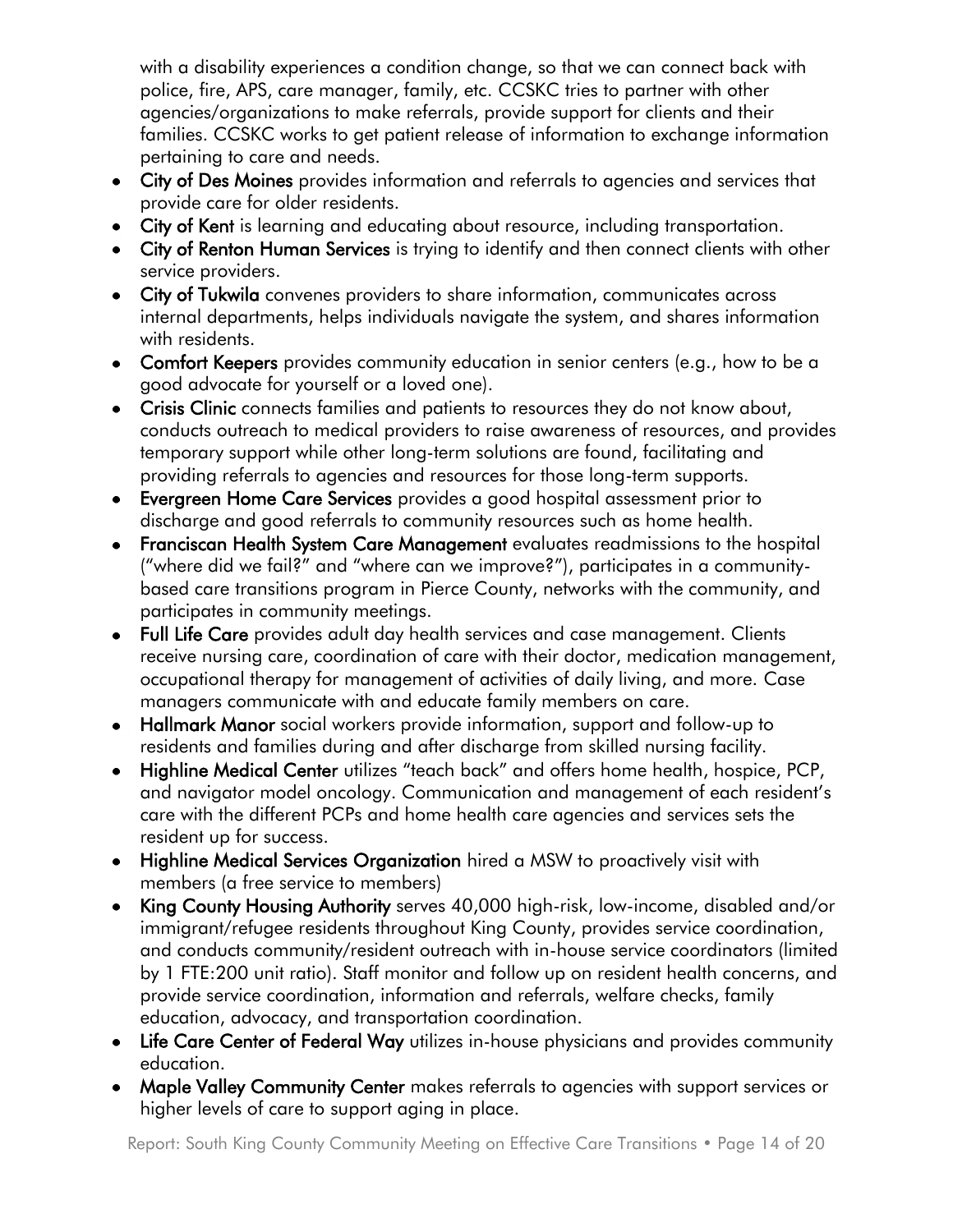- Masonic Outreach Services (MOS) provides intensive case management to folks discharging from the hospital. MOS has established a bank of rooms so that people who are not in need of skilled nursing but cannot return home (because it is not accessible or there is no one to help) can come and stay to receive intensive case management that will assist them in returning home. MOS also does comprehensive assessments and offers a full range of information and referrals.
- Normandy Park Senior Living meets with physicians and other health care providers.
- Pam Piering, Consultant, on behalf of the National Council on Aging, is interviewing AAAs and states nationwide on how to better connect evidence-based health aging programs with health funders.
- Park Place Assisted Living manages or coordinates care for 150+ seniors.
- Peace of Mind Home Health is a new home health agency (just starting up) that will provide case management to help people navigate the health care system, provide pharmacy consulting to review meds, transport clients to doctor and other appointments, and provide education on disease management and "red flags."
- Prince of Peace Lutheran Church parish nurses visit people who have been discharged from the hospital to help them follow the directions they have been given, including medication instructions. Parish nurses refer people to assistance they need.
- Providence Senior & Community Services offers the PACE program for all-inclusive care for the elderly through Providence ElderPlace. It would be great to see this program expand further into south King County. Providence Senior & Community Services offers also offers a transitions program (free care management); home health care; hospice; home infusion; skilled nursing; assisted living; and supportive housing facilities for low-income families, with on-site managers and healthcare professionals to help residents navigate services. We have a great opportunity to better link our services.
- Public Health—Seattle & King County EMS Division works with nursing homes and adult family homes to better understand needs and examine better options to calling 911 for non-emergency situations. Also piloting a non-emergency response to nonacute calls to 911. Public Health also provides respite care for homeless patients who do not need to be in the hospital and links those patients with housing, medical homes, and mental health and substance abuse services.
- SeaMar Community Services has been partnering with adult day health care, senior centers, Providence ElderPlace, and Alzheimer's Association.
- Seattle Keiro Rehab & Care Center/Nikkei Concerns participates in Medicare's Five Star Quality Rating System program and continues to improve communication and education for patients and family. The agency has its own transportation system (free), sets up services prior to discharge from their own skilled nursing facility (e.g., home health, COPES), and contacts the community-based PCP upon patient's admit to facility and upon discharge to another care setting or home.
- SEIU Healthcare 775NW/SEIU Healthcare Training Partnership trains and represents over 40,000 paid caregivers in Washington state who provide regular support services to Medicaid and dually eligible individuals in their homes and nursing homes.
- Senior Services provides an array of home- and community-based services, including preventative self-management services, meals on wheels, chronic disease selfmanagement, information and assistance, and advocacy, with follow-up to ensure that clients—especially those without informal caregivers—don't get lost in the system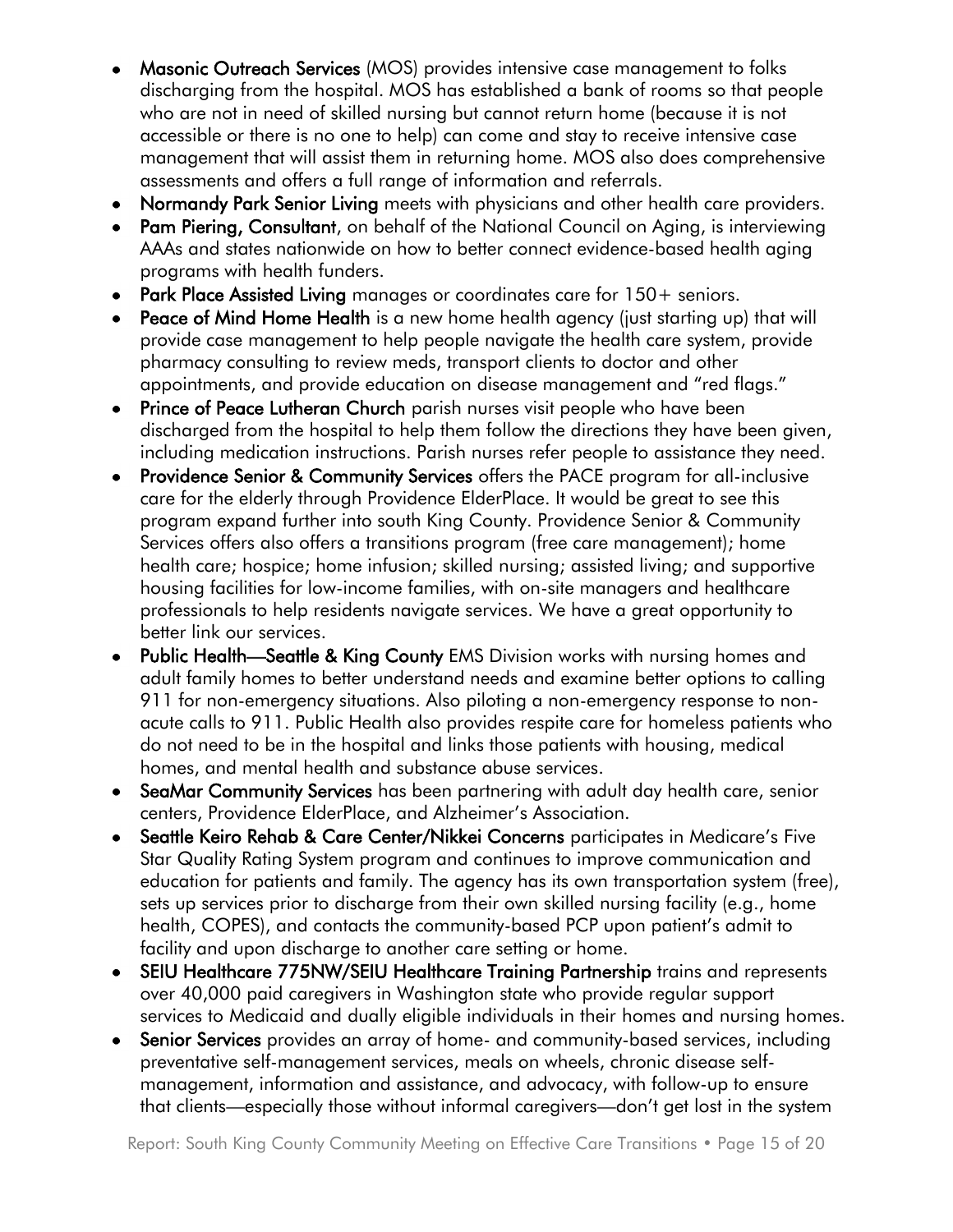and have their needs met. Gatekeepers make referrals to case management for community members with mental health issues, etc.

- Sound Mental Health is looking at placing assistance at housing facilities.
- Sprint Healthcare Team provides technology solutions for improved communication and patient care, in and out of health care facilities.
- Stafford Care works with hospitals and skilled nursing homes.
- Stafford Health Care in Des Moines participates in care conferences with stakeholders and educates patients, family members, and caregivers.
- Stafford Suites-Kent nurse tries to speak directly to discharge planners and the case manager or nurse who cared for their client, fax discharge orders to the PCP when the client returns from the hospital, ask the doctor to review the medical list, and remind the client of upcoming appointments with the PCP.
- Valley Medical Center brings community providers together with care coordination staff to educate regarding resources; participate in community initiatives; provides clinical pharmacy med review for inpatients. Reducing Readmission Performance Improvement has included daily review of 30 day readmitted clients. Starting efforts to ensure that all chronic heart failure patients have a follow-up scheduled.
- Washington Care Center has implemented tools and system for preventing rehospitalization. Staff teaching.

# Are there additional ways that your organization could help improve care coordination?

Prevention is key. Bolster chronic care management model with home health and selfmanagement models with the general public. Strengthen outreach and public health messaging to teach people who to call for help, how the health system works, and where to find resources, including advocates. A change in the negative concept of aging will help. Very often, people age 50+ blame their health issues on the aging process.

Study what's working and get more creative about expanding programs:

- Providence Senior and Community Services PACE (currently only serving specific zip codes) and transitions programs
- Group Health
- Pierce County care transitions collaborative

Build a collaborative discharge planning team involving hospitals, PCPs, and communitybased case managers. Hospitals can bolster this work by giving organizations a better understanding of the hospital discharge planning process. Communication with hospital discharge planners and PCPs can be challenging. Develop a variety of forums (in-person and electronic) for information sharing so that all organizations can communicate their services effectively and consistently, and strengthen their roles in the continuum of care and support.

Hospital and primary care providers need more information about the many resources available to patients at home, at no cost to the patient. For example, suburban cities provide programs and services for self-management—hot lunches, transportation,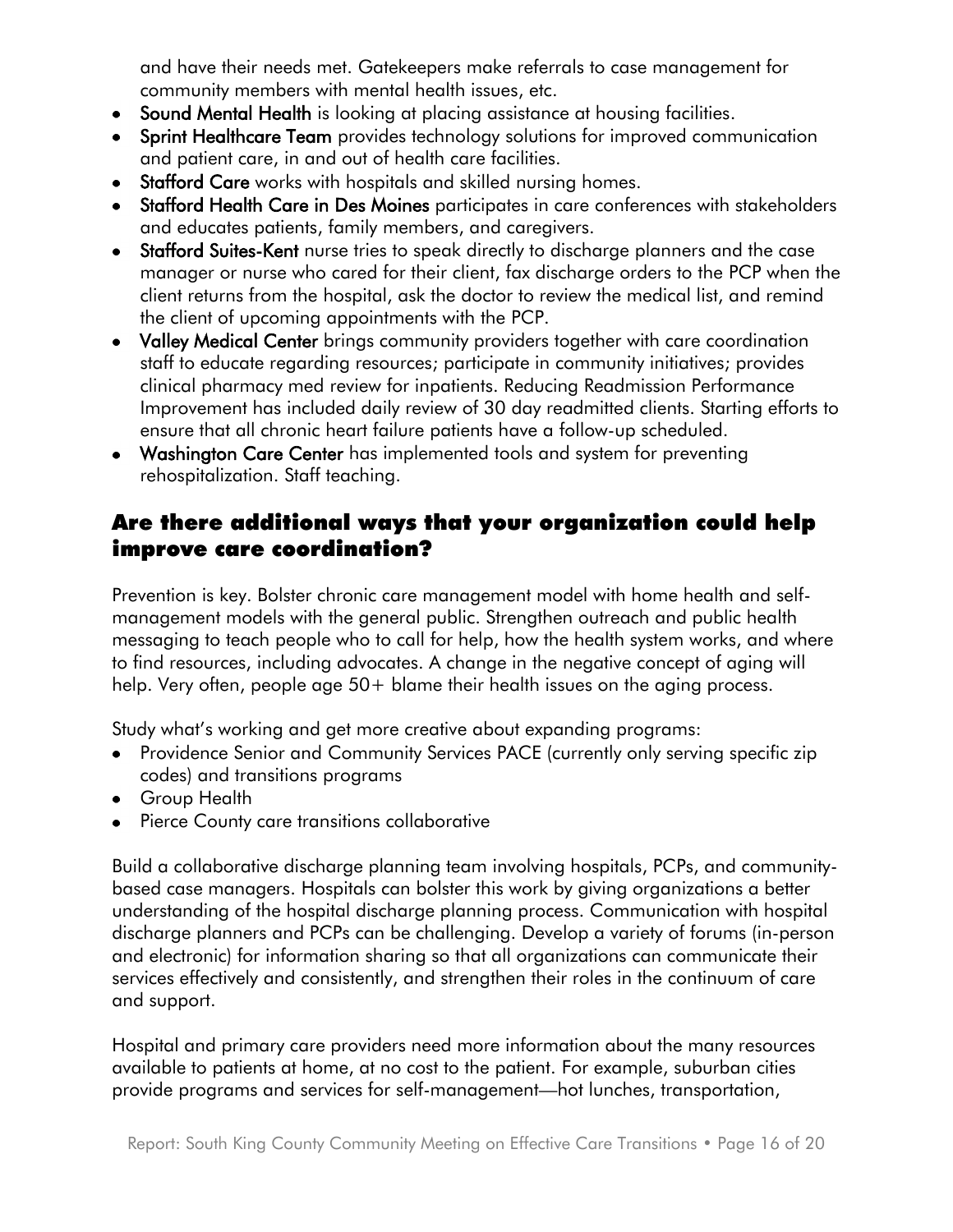caregiver support and respite, counseling, information and referral, health and wellness programs, and socialization—for thousands of south King County residents. Continue to expand knowledge of available resources—including low-income housing—so that every provider knows how to direct family members and other caregivers. Continuing education in this arena is important.

Lines of communication must be kept open. Technology can speed up processes. Electronic health records should offer access to all providers. Investigate ways to provide universal access for care transitions purposes.

Utilize clinical liaisons or gatekeepers at each hospital to support timely access to PCPs, home health, home care, hospice, skilled nursing, adult family homes, therapy, mental health, and health promotion activities outside the home. This person could be available to educate the patient and answer questions about next steps during their hospital stay as well as what they may experience at a skilled nursing facility, so that patients are better prepared.

Liaisons/coaches/gatekeepers/advocates should be trained to reconcile medications at home. This person can ensure that PCP appointments are made and kept. Liaisons could expand to provide case management on a 30-, 60- or 90-day basis. Resources that allow case managers to make more in-home and acute care setting visits should be increased so that more intensive follow-up and advocacy can occur. Referrals back to a skilled nursing facility could keep more people out of the hospital.

Physicians should see patients within three days of discharge. Physicians should also make a point of communicating with the patient's family.

Paid caregivers can play a much bigger role in care coordination and in improving health outcomes for those they support. Home care aides are currently an underutilized part of the health care system. In addition, some organizations can consider involving volunteers or increasing use of volunteers.

Become more deliberate about process improvement. Develop feedback loops between hospitals and primary care clinics to show who is doing what, including what the patient is doing to manage their own health. Communicate discharge instructions and track discharged patients, coordinating patient goals with PCP, hospital, and nursing facilities. Explore data sharing agreements among partnering organizations. Utilize SBAR and Interact tools. Convene a "hot spots" meeting to focus our efforts as a community.

Additional barriers include availability of short-term rehab for patients with mental health issues.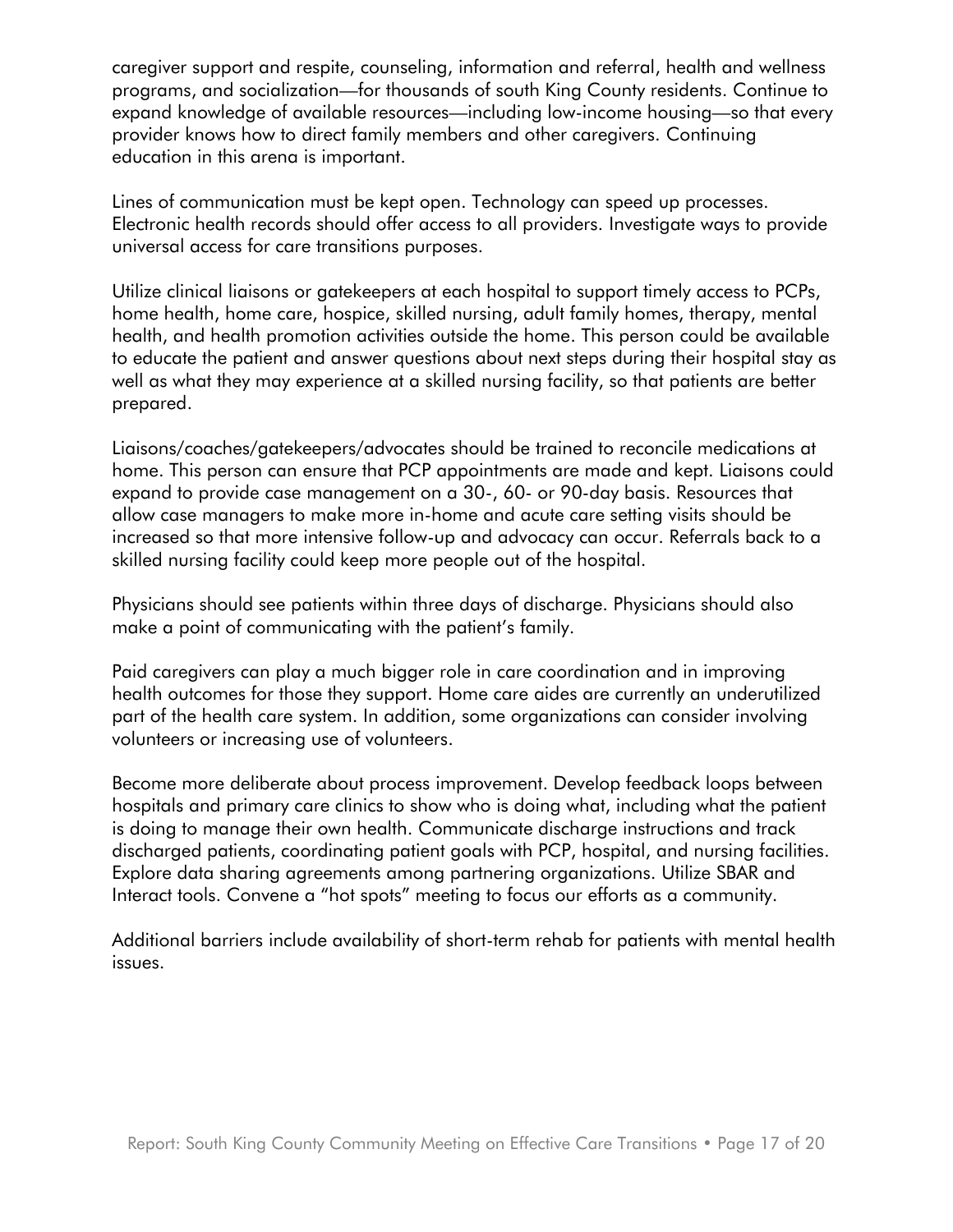# What other organizations or stakeholders should join community efforts to improve care coordination?

Responses are ranked first by number of individual responses, and then alphabetically. Some entities listed were represented at the meeting.

- Hospital personnel (10)—discharge planners are very key players
- Home care agencies (9)
- Fire departments, EMS/911 and police departments (7)
- Home health (7)
- PCPs and other clinic medical providers (6)
- Assisted living facilities (4)
- Faith communities, parish nurses (4)
- Housing/apartment managers, including King County Housing Authority and SHAG (4)
- Senior Information & Assistance and other professional advocates for seniors and adults with disabilities (4)
- Transportation providers (4)
- Higher education (3)-includes medical schools, nursing schools, and community college programs for health care workers
- Senior centers (4): be more inclusive with center directors—they provide information and referrals; they know the community and they talk with each other.
- Adult day care/health (2)
- Adult family homes (2)
- $\bullet$  Insurance providers (2)
- Mental health providers (2)
- Providence ElderPlace and other facilities (2)—all are interested in being part of the solution; ElderPlace program has extensive social involvement—easy to figure out who to talk to
- Lisa Doyle, CayCare, Inc. (placement and care management) and other referral agencies (2)
- Veterans Administration (2)
- $\bullet$  AARP (1)
- Adult Protective Service (1)
- Area Agency on Aging (1)
- Caregivers (1)
- Catholic Community Services (1)
- $\bullet$  CMS (1)
- Elder care facilitators (1)
- Every agency available (1)  $\bullet$
- Family members (1)
- Feeding program leaders (1)  $\bullet$
- $\bullet$  Full Life  $(1)$
- $\bullet$  HMOs (1)
- Home and Community Services (1)  $\bullet$
- Homelessness prevention agencies (1)
- Immigrant/refugee groups, including  $\bullet$ ReWA, Somali Association (1)
- Jewish Family Services (1)  $\bullet$
- Medicare Five Star Quality Rating  $\bullet$ System program (1)
- Neighborhood Watch groups (1)  $\bullet$
- Neighbors (1)  $\bullet$
- Patients/consumers (1)  $\bullet$
- $\bullet$ Pharmacists (1)
- Public Health—Seattle & King County  $\bullet$ (1)
- Senators (1)
- Skilled Nursing Facilities/nursing  $\bullet$ homes (1)
- United Way of King County (1)  $\bullet$
- $\bullet$ Urgent care (1)
- Volunteer programs (1)
- $\bullet$  WSMO (1)
- Washington State LTC Ombudsman Program (1)
- Washington State Residential Care Coalition—Adult Family Home Collective Bargaining Unit (1)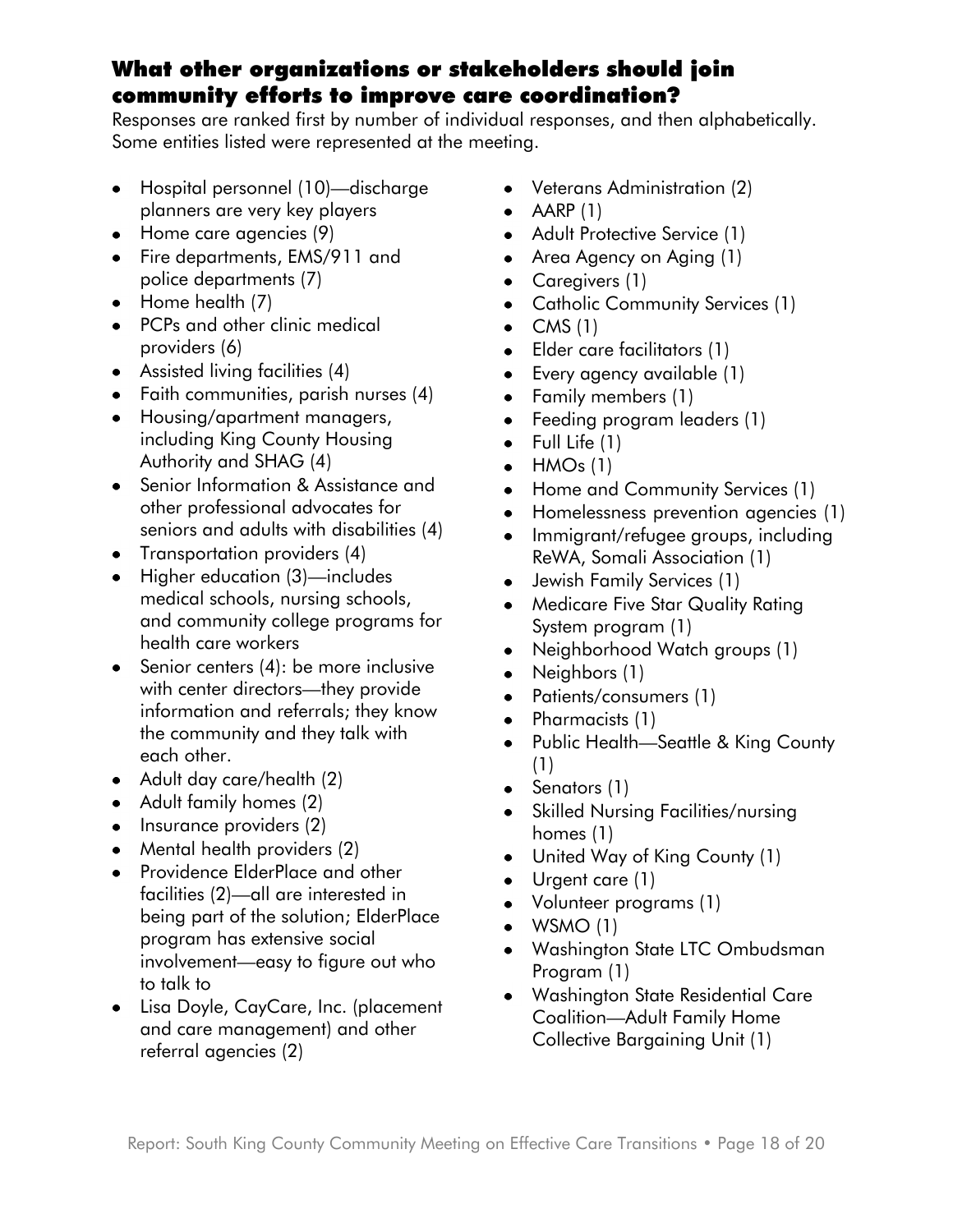# Would you like to participate in care coordination discussions and planning in the future?

The following individuals (listed alphabetically by last name) answered Yes:

- Kevin Bail, Aging and Disability **Services**
- Lynda Baldwin, Burien Nursing & Rehab Center
- Bonnie Blachly, Aging Services of Washington
- Evie Boykan, City of Tukwila
- Sarah Cameron, Providence Senior & Community Services
- Marie Casanova, Aging and Disability Services
- Mary Craves-Hollands, Masonic Outreach Services
- Hilary Cross, Aging and Disability **Services**
- Nancy Dapper, SEIU Healthcare Training Partnership
- Thomas de Oro, Life Care Center of Federal Way
- Cindy Diller, Stafford Suites-Kent
- **Gail Dubin, Catholic Community** Services—King County
- Jesse Eller, Aging and Disability **Services**
- Jerry Fireman, Aging and Disability **Services**
- Carol Foltz, Park Place Assisted Living
- Dave Foltz, Stafford Care/Adult Day Health Association
- Bill Gingerich, Sprint Healthcare Team
- Sandra Hayes, Peace of Mind Home **Health**
- Amy Holland, Aging and Disability **Services**
- Buffy Tyroum Howard, Avalon Care Center-Federal Way
- Helen Huang, Washington Care **Center**
- Patricia Hunter, Washington State LTC Ombudsman Program
- Stacie Joyce-Young, Aging and Disability Services
- Suzanne Kenyon, Aging and Disability Services
- Dyanne Lane, Highline Medical **Center**
- Cara Lauer, Senior Services
- Tim Lawless, City of Renton Human **Services**
- Maureen Linehan, Aging and Disability Services
- Elaine Lobdell, Valley Medical Center
- Jill Marsden, Public Health—Seattle & King County (consultant)
- Jill Martin, Highline Medical Center/Des Moines Senior Advisory Council
- Megan Mattas, Crisis Clinic
- Kara Mayeda, Seattle Keiro Rehab & Care Center/Nikkei Concerns
- Kevin McNamara, Stafford Healthcare in Des Moines
- Kaylene Moon, former ADS Advisory Council member
- Patricia M. DeVol Nadon, Providence Senior & Community Services
- Micaela O'Brien, Aging and Disability **Services**
- Mary Pat O'Leary, Aging and Disability Services
- Katie Olson, Burien Nursing & Rehabilitation
- Kristin Ott, Full Life Care
- Sue Padden, City of Des Moines  $\bullet$
- Deborah Parks, Sound Mental Health  $\bullet$
- Kim Parks, Normandy Park Senior  $\bullet$ Living
- Pam Piering, Consultant
- Michele Plorde, EMS Division, Public Health—Seattle & King County
- Ninfa Quiroz, SeaMar